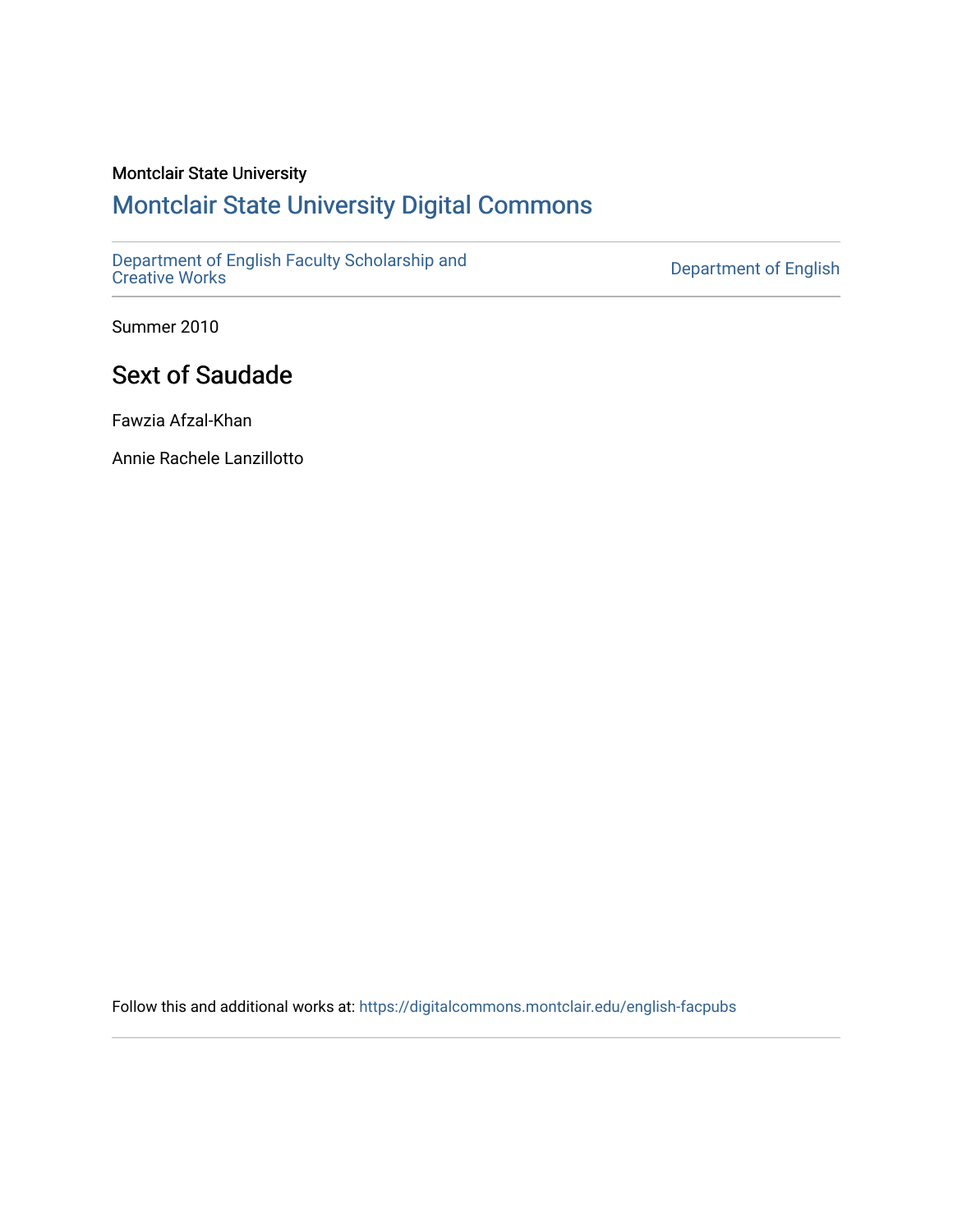

# Sext of Saudade

Fawzia Afzal-Khan, Annie Rachele Lanzillotto

TDR: The Drama Review, Volume 54, Number 2, Summer 2010 (T 206), pp. 51-59 (Article)

Published by The MIT Press



 $\rightarrow$  For additional information about this article <https://muse.jhu.edu/article/381947>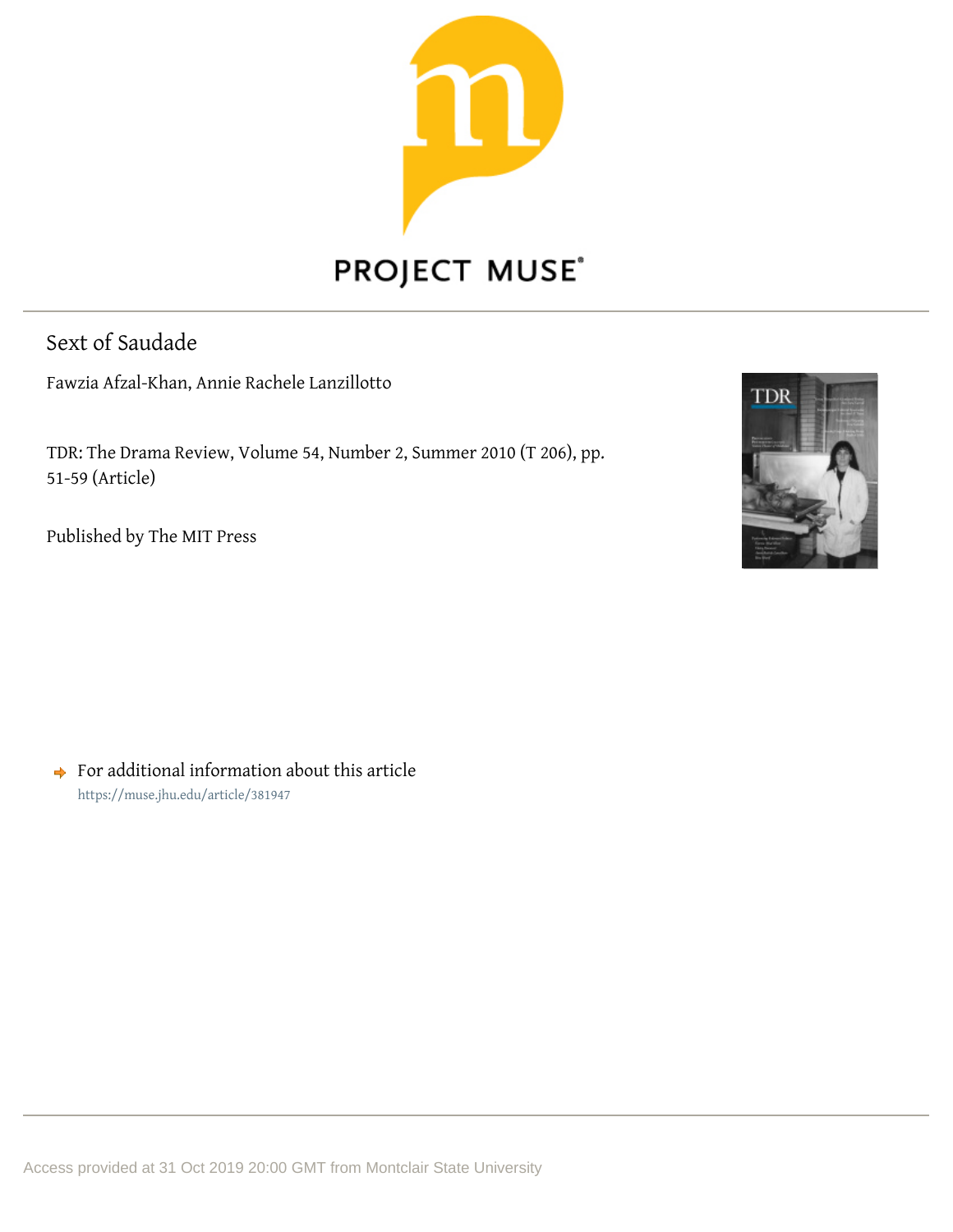# **Sext of Saudade**

 *Fawzia Afzal-Khan and Annie Rachele Lanzillotto*

#### **Introduction**

This play was written collaboratively by two playwright/performers: myself, a Pakistani American; and Italian American Annie Lanzillotto. Lanzillotto came to me about the possibility of creating a narrative script for possible performance as a staged reading at Dixon Place in New York City, in the fall of 2008. With its history of supporting queer feminist experimental performance work, Dixon Place had proved a particularly hospitable space for Lanzillotto's performance art focusing on queer, working-class Italian American–inflected material culled from her life experiences as a butch-identified Bronx-born-and-raised theatre worker and cancer survivor.

On the surface, my life's trajectory was very different: an academic teaching for the past 20 years at a state university in New Jersey, born and raised in Pakistan of middle-class roots, straddling between my birth culture of Muslim liberalism but social conservatism, and my present of public feminist activism but also a traditionally identified heterosexual gendered identity as wife and mother, the latter a site of ongoing self-questioning. What could we two

women possibly share in common? That was the question we set out to explore in the script we created over a month of meetings at my middle-class suburban home in Westchester, NY, and at Lanzillotto's mother's apartment in a less-affluent section of lower Westchester where Lanzillotto was living, temporarily without a home of her own.

The process proved difficult due to conflicting personalities, creative styles, class and gender identifications, and various sexual tensions between and amongst us and others in our lives. And then, the uneasy yet exhilarating triangulation that night of our performance, the air pregnant with intimations of violence birthed by too tight an embrace in a suffocating space. Still, both the process and the product proved to be stimulating and challenging in productive ways, for us as well as our full-house audience of the one-night show performed on 27 September 2008, comprising mostly friends and acquaintances from our different and overlapping circles, as well as a few of my students and colleagues.

The living-room setting of Dixon Place proved to be just the right ambience for a

*Fawzia Afzal-Khan is University Distinguished Scholar and Professor of English, and Director of Women's and Gender Studies at Montclair State University, NJ. She has published articles on feminist theory, postcolonial theory, and Pakistani politics and culture; has authored two books including* A Critical Stage: The Role of Secular Alternative Theatre in Pakistan *(Seagull, 2005); and is editor of two anthologies, including* Shattering the Stereotypes: Muslim Women Speak Out *(Interlink, 2005). Her memoir,* Lahore with Love: Growing Up with Girlfriends Pakistani Style, *is forthcoming from Syracuse University Press (March 2010). She is a published poet and playwright, as well as a vocalist trained in the North Indian Classical tradition.* 

*Annie Rachele Lanzillotto is a Bronx-born private pilot, lesbian poet. She writes, acts, directs, and produces works in her community, and spins ice. For the 2001 Smithsonian Folklife Festival, she was named one of "200 essential New Yorkers," representing New York in CityLore's NYC Neighborhood Tent on the green in Washington, DC, with her installation* A Stickball Memoir. *Publications include memoir essays, "Cosa Mangia Oggi" in* Gastropolis: New York City and Food *(Columbia University Press, 2008) and "Nine Eleven Breadballs" in* Foods of Affection *(Voices In Italian Americana, 2008). She has performed at Dixon Place, the Kitchen, the Arthur Avenue Retail Market, and the Smithsonian, amongst others.*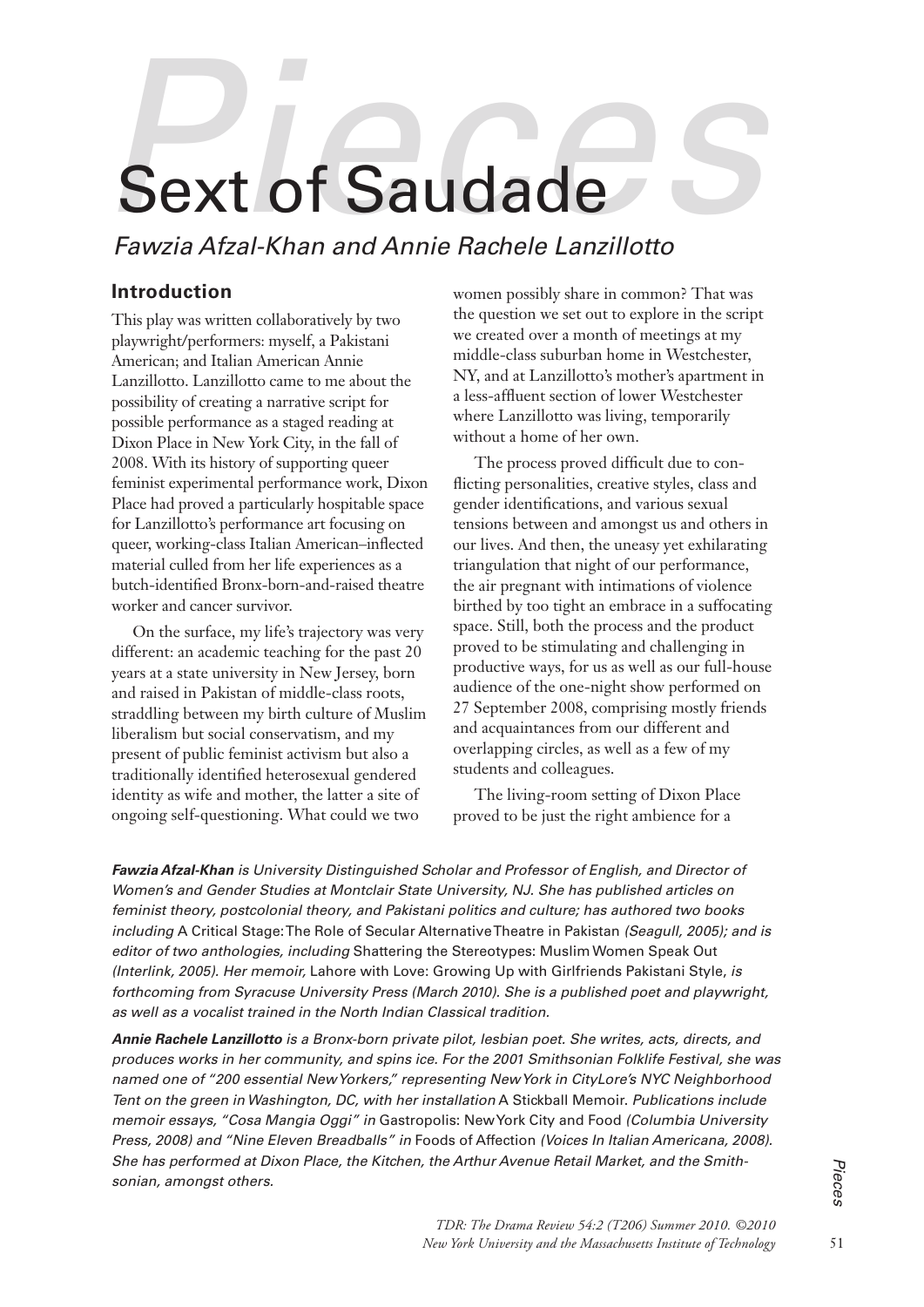performance that played like an intimate family feud between competing sisters—I (S/HE) literally had to slap Annie (HER) and call her derogatory names like "fat bitch" to get her to shut up and allow me to get some of my lines in edge-wise. Was I jealous of the laughs and audience adoration she was getting that encouraged her to string out her scenes to outrageous extemporary lengths, while I was fuming backstage waiting to go on? Even when I *was* onstage, Annie would just keep going on and on and on... This was her way of "letting the event just unfold, baby, in an organic way" as she said to me later by way of explanation when I accosted her angrily for sabotaging my performance.

Or was I simply in a state of rage...maybe not at her even...but at what she represented onstage, and maybe in "real" life: the free spirit, making and unmaking her gender identity as she pleased, a penis doll strapped on between her legs, performing prayers side-by-side with Muslim men in an Egyptian mosque, traveling wherever she pleased, tied to no man, woman, or child, while I was caught, in a trap of my own making, but railing, railing, at the injustice of it all... mounting my petty rebellions at the institution of marriage through dangerous play...puerile, sickening, cause of my cancer...eating me up from the inside...why am I so weak, and she so strong...she too is a hypocrite, she wants what I want...yes, women can never be other women's friends...even dykes are full of shit...

The audience was horrified at this no-holdsbarred performance. They felt the oppressive heat mount uncontrollably. One audience member even had to rush out and throw up in the middle of the production... And many who know us/me felt the tension to be unbearably painful, as they later confessed. For my colleague with whom I was team-teaching a course on literary theory that term, the play was one of the clearest instantiations of Brechtian alienation. It was the high level of discomfort unleashed by the play's content and our performance in which we literally came to blows, screaming our heads off at many moments, and me slapping Annie around the tiny stage space, fighting to be heard, that generated the most interest and thoughtful introspection. "It was like being inside a family

feud," he later confided to me, "and not just witnessing but being a part of the unraveling of these two lives, the pain of acknowledging the massive untruths of life itself, whether Muslim, Christian, atheist, female, male or something in between."

*—Fawzia Afzal-Khan*

#### **Preset**

2 microphones on stands, downstage right and downstage left

upstage wall painted white

table

director's chair, another chair

clothesline on back wall to hang *burqa* and man's *kameez* (Pakistani man's shirt)

#### **Scene One: How the Double-Booked Rehearsal Space Reunites Old Flirtatious Acquaintances**

*(S/HE in rehearsal studio, awaiting her director, taking inventory of her props and commenting.)* 

S/HE: *Burqa*—'cause all Pakistani women wear burqa, hence the burqa

*Chador*—that's my husband's chador, that's his kameez—you'll hear about him

Pretty shoes...

gun...

prayer rug...facing due east

red dress—yeah I'm wearing it, what do you think I'm the *puta*?

glasses—'cause I'm a professor...alright, you can't put me in a box

powdered donuts—he likes American donuts. Where is he? *(S/He calls for the film to play.)*

*(Lights dim to out. Video on:* Payal*—images of feet running through Karachi's Empress market, a visual reminder of the glory days of the British Empire, now a faded, dirty marketplace where meats and vegetables are sold. As film finishes: Lights up.)*

S/HE: Pretty Eastern feet! Empress market. Exotic anklets. I came to the West to get away from this bullshit. Fuck him! With his film noir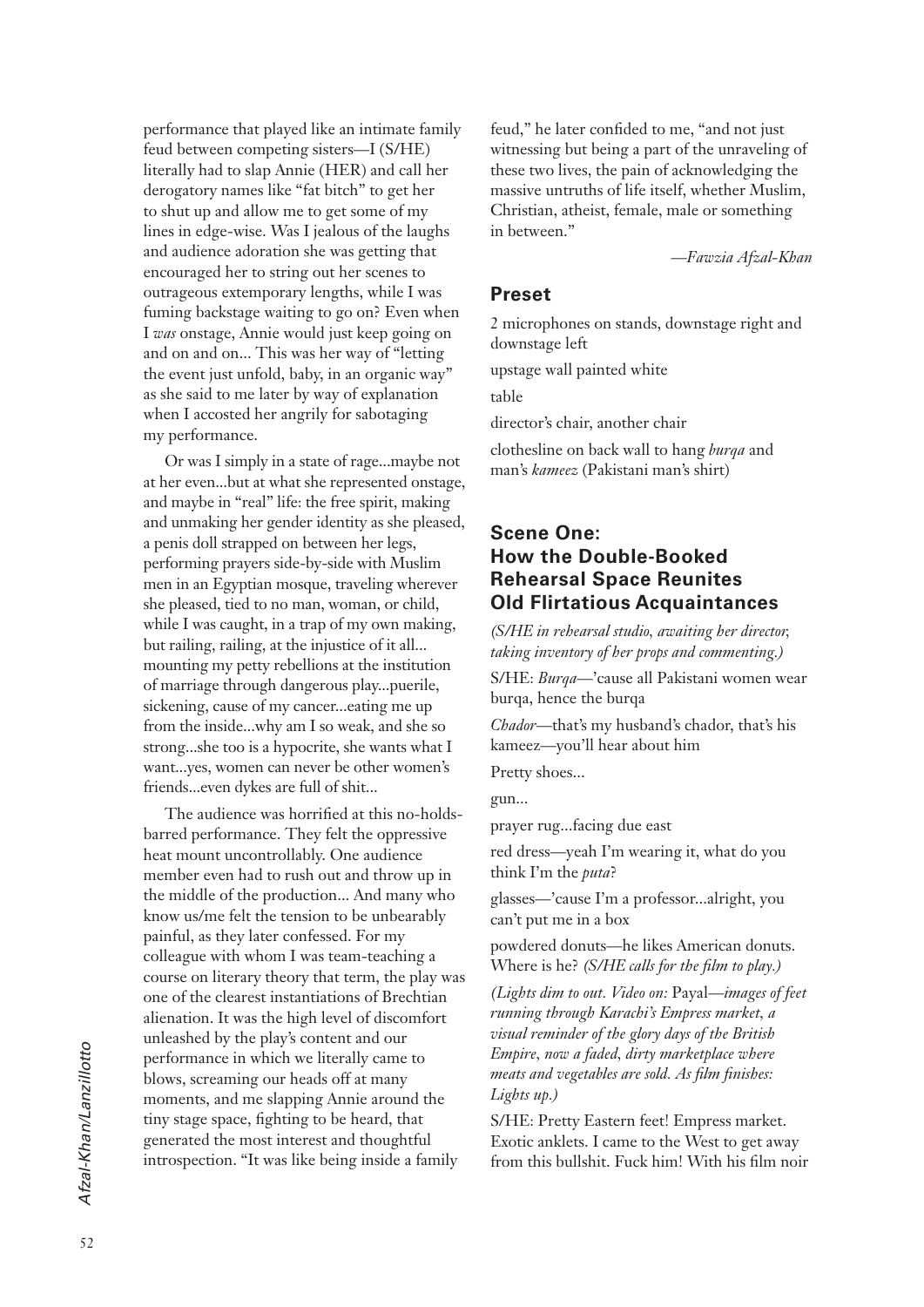

*Figure 1. "'Cause I'm a professor...alright, you can't put me in a box." Fawzia Afzal-Khan, Sext of Saudade, 27 September 2008, Dixon Place, New York. (Photo courtesy of Nady Richard)*

ending. Wanting the woman to be dead in the end. Guess who won that argument! Bespawl my acnestis! That's what I told him. That's English for, Cover me in saliva on that part of my back where I cannot scratch.

#### *(S/He sings in Urdu: "Baajay, payal meri.")*

I wanna do the Western thing now. Play me track two. And give me a spotlight please.

*(Audio up: "Would You" [...sleep with me]. S/He dances playfully and continues speaking.)*

Is that you? What? Who are you? What are you doing there?

Dance with me. I remember you, you're the butch that flirted with me at Edvige's party. A...

HER: No names! *(covering S/He's mouth.)*



*Figure 2. "Mi scassasti a minchia! I'm not getting pulled into no femme's script no more." Annie Rachele Lanzillotto and Fawzia Afzal-Khan,* Sext of Saudade, *27 September 2008, Dixon Place, New York. (Photo courtesy of Nady Richard)*



*Figure 3. "I'll direct you but we gotta change the script. Fuck this Foxtrot." Annie Rachele Lanzillotto and Fawzia Afzal-Khan,* Sext of Saudade, *27 September 2008, Dixon Place, New York. (Photo courtesy of Nady Richard)*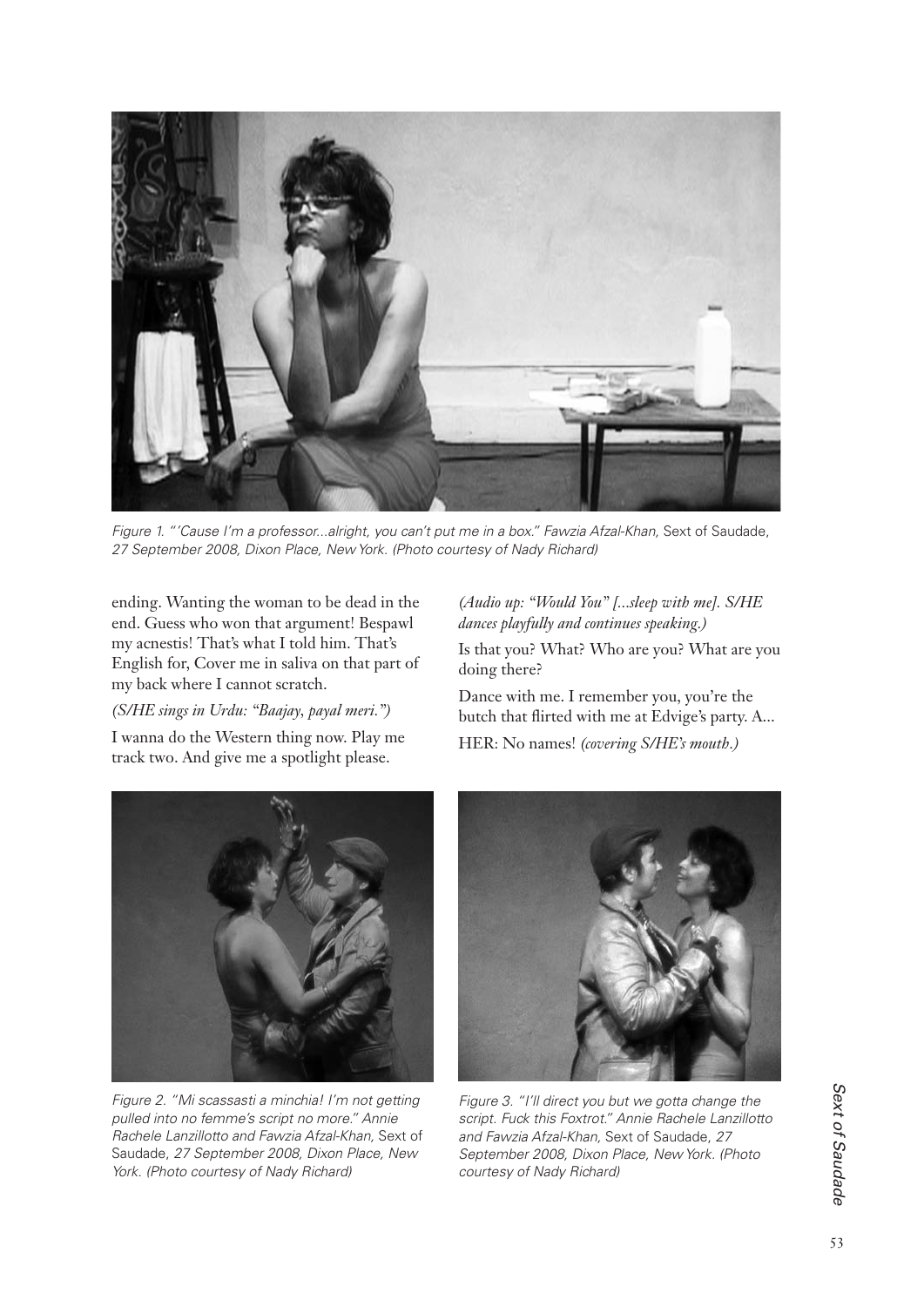S/HE: An han An han anhan...nananana. You're right on time to be in my script.

HER: I got my own script. I'm here 'cause I booked the damn space, She Whateva...

S/HE: She "whatever??" Fuck you. I am S/he-Who-Must-Be-Obeyed. Don't you forget it baby.

Now dance with me. You know you want to seduce me.

She wants to seduce me. So what are you working on?

HER: Mi scassasti a minchia!

I'm not getting pulled into no femme's script no more. And I certainly don't wanna seduce you. I'm through with women.

I'm through with all that. I'm cured! I'm in remission nine months!

S/HE: Oh forget all the cancer, buddy.

HER: I'm talking about women. I'm on a fast! It's Ramadan!

S/HE: Oh you butches. C'mon. One and Two and One and. One and Two and. Rock, Rock, Back Step. Rock, Rock, Back Step.

Tell me your script. I want to cannibalize your script. Mmmm Mmmm Mmm Mmmm.

HER: Animale! It's my streetcry pushcart peddler shtick. U pesce. U pesce. Chi mangi pesce mai morite. Who eats my fish will never die! Va scendere signora. Vieni qua.

S/HE: Very Good. Your show's about your bloody pushcarts, and my show, well I dunno, but I know you can be him. Hahaha. I love it. Every butch's dream. I need a director. Forget the pushcart peddlers. You can take the fucking man's place, and be the director. That's what all you butches want. You think you can push me?

HER: I know how to push into you, baby.

What! You want me to boss you around? Every femme wants to cast me as her bully.

S/HE: What are you doing... bloody butch trying to be a man? Ah fuck. What do you think a femme is? Come on ask me ask me.

HER: Alright. Jeezus. Morti facciola ca nun ti ricugghi. What's a femme?

S/HE: A butch in disguise. Funny hah? Laugh! Now ask me what a butch is?

HER: Madonnaaa. Malanova di tia. What's a butch?

S/HE: It's you wanting to be me.

HER: Dio Mio. Stop this you trying to get me to seduce you crap. Show me your script.

S/HE: Just like a man. Dictating to a woman. Well I ain't taking your dictation. Got it?

HER: Ah! But that's the secret! Every femme secretly wants a DICK-tator. You want to be bullied? Bully yourself around.

Be careful. I injured my hand.

I'm going out for coffee. When I'm back, I want you outta here so I can get to work. Ciao.

S/HE: Please Please Please. Direct me my darling. Got it? Be in my script dammit, youbutchyou. Please. Please.

HER: *(Kryptonite moment: losing power)* Stop. Stop. Stop being The Cunt in Control. CUNTrolling.

Get up and Sit down. One hour. I'll give you one hour. That's it. I'll direct you but we gotta change the script. Fuck this Foxtrot.

*(Audio up: "That Girl Is So Dangerous")*

Get the fuck off me. Leviti davanti! Non mi rompere i coglione! Madonna! Botta di sangu! Botta di vilenu! Malirittu 'i quannu fu!

*(HER drags S/HE offstage, claps her hands that she's rid of her.)*

#### **Scene Two: The Table of the Feast**

HER: Bah! Finalmente! *(Resumes pushcart peddler stance and cry. Enacts the opposite of shaving ritual, cutting her hair and spirit-gumming her face with her own hair cuttings, then gathering audience's hair cuttings while telling a parable about a fish.)*

*(S/HE enters in burqa and Statue of Liberty crown, in silent action without HER noticing, and then holding machine gun overhead in silent action in a Statue of Liberty pose.)*

HER: Look me in the eye. Now, tell me what the fuck is going on with you. No more bullshit hiding behind gender exteriors.

S/HE: I can't live like this anymore. My man's reading my text messages again. Here, read for yourself.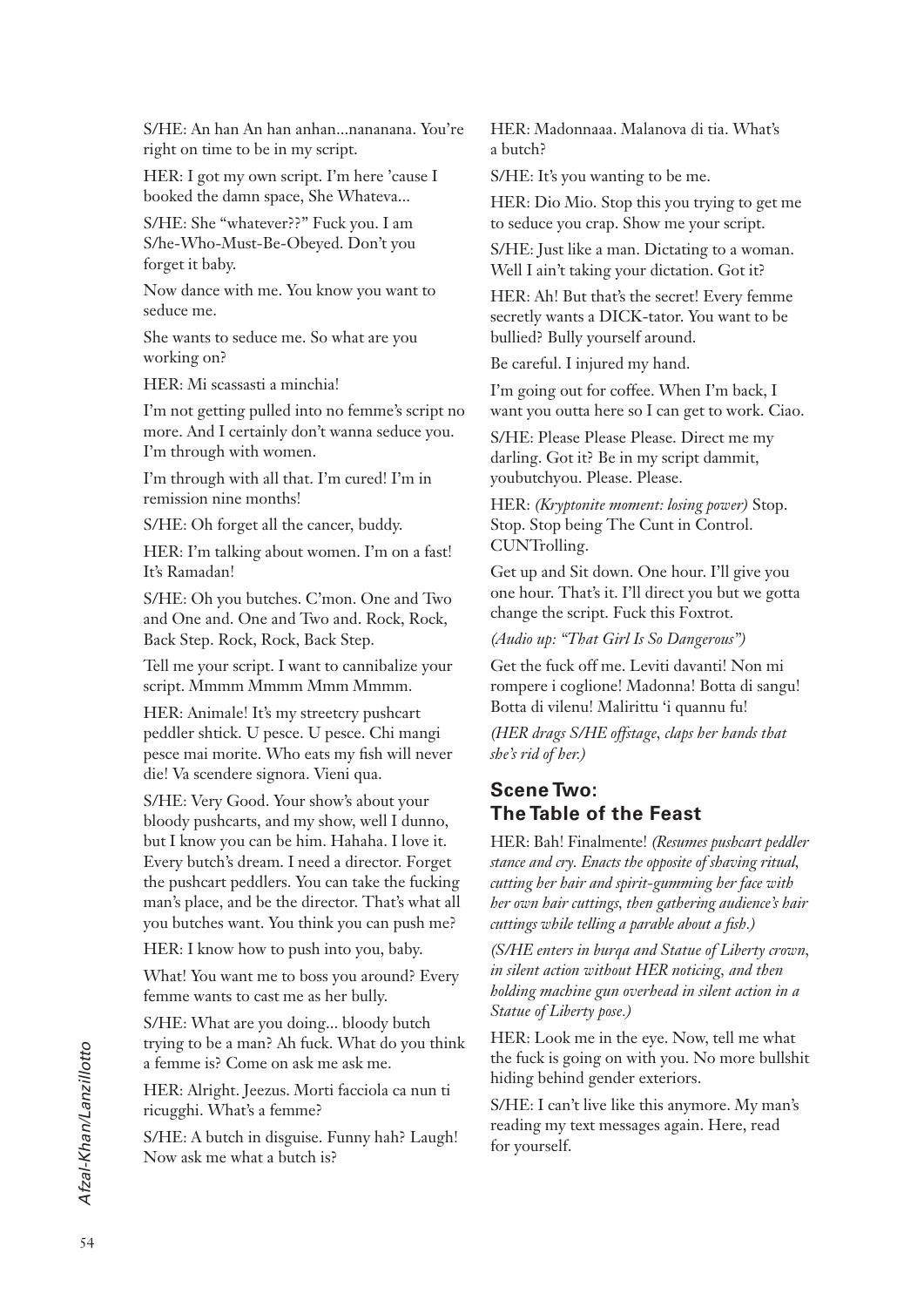HER: What the fuck? Autumn Tryst? I wanna fuck you at the Statue of Liberty? Oh God. That's like that boy in Cairo, Koolib: "Ya Habibi, make luff to me efrey Tuesday night at ze Sphinx." Can you believe that?

S/HE: Actually I can. Hence my Statue of Liberty. We're like that, you know, we people from sexually repressed societies. Oh yeah well. I'm a piece of crap, carrying on again, and that man's busting me again. *(S/HE standing up as Da Man.)* You bloody whore!



*Figure 4. "I want all the feasts." Fawzia Afzal-Khan and Annie Lanzillotto,*  Sext of Saudade, *27 September 2008, Dixon Place, New York. (Photo courtesy of Nady Richard)*

You're at it again! After you swore you stopped!

HER: Sit down. It's not like that. She, she, sheshe shshhh... You just need to ride your inner motorcycle.

But you know, I could challenge you. The Bible says, if you don't want the feast, get away from the king's table. It's like you have to sacrifice. Sacrificio.

S/HE: *(Food frenzy orgy with HER, milk, donuts) NO!!* I want the feast. I want all the feasts. I want to eat at the table of marriage, and of solitude; the table of plenty and the table of none. I want to eat and drink and drown in the feasts of fornication and suck the milk from the full teats of adultery i want to sit at the table of the straightest of laces and thence to the table spread with fruits of all types i want to feel their juices running down my chinny chin chin so with a huff and a puff i can blow all their narrow houses down. They're made of straw and paper and the occasional brick easy to dissemble and disassemble.

HER: Brava! Brava! Frittela di zucchero, latte. Voglio alletare adesso!

S/HE: We both know what happens to women who do not carve out a space for themselves!

*(Hot lights up on backwall: red. S/HE aims gun at her own head, shoots herself, to offstage voiceover sound effects from audience member. S/HE lifts the*  *burqa off and leans back against the white wall in her red dress, in a movement sequence simulating the whole body getting riddled with bullets and being sexually liberated at the same time. HER ceremoniously hangs the burqa against the back wall. S/HE sits at the harmonium. Light change to a soft blue.)*

#### **Scene Three: Haji**

S/HE: *(Playing harmonium)* I met her when she was nine. We were both nine. I used to pride myself on being the youngest and the smartest in the class, and she came along and beat me by a month. She was tall to my small; she was curvaceous to my flat iron chest at the time. She had Sofia Loren eyes. We became inseparable. She was like a sister I never had. Haji, Haji, Haji. She got her period at eight or nine.

I learned about Leonard Cohen from her, "Like a bird on a wire... I tried in my way..." Haji was a live wire. In college, I got her into acting. Of course she upstaged me. She was a painter. She got enrolled in the only prestigious painting school in Pakistan. Her class of fine arts was only one other student, a man. He had this really older man affect. He called himself "Sufi" with a beard. She fell for him. She'd say, "He's wonderful. He's deep. He really cares about the poor." He was so not right for her. He made her doubt herself. He was Mr. Lower-Class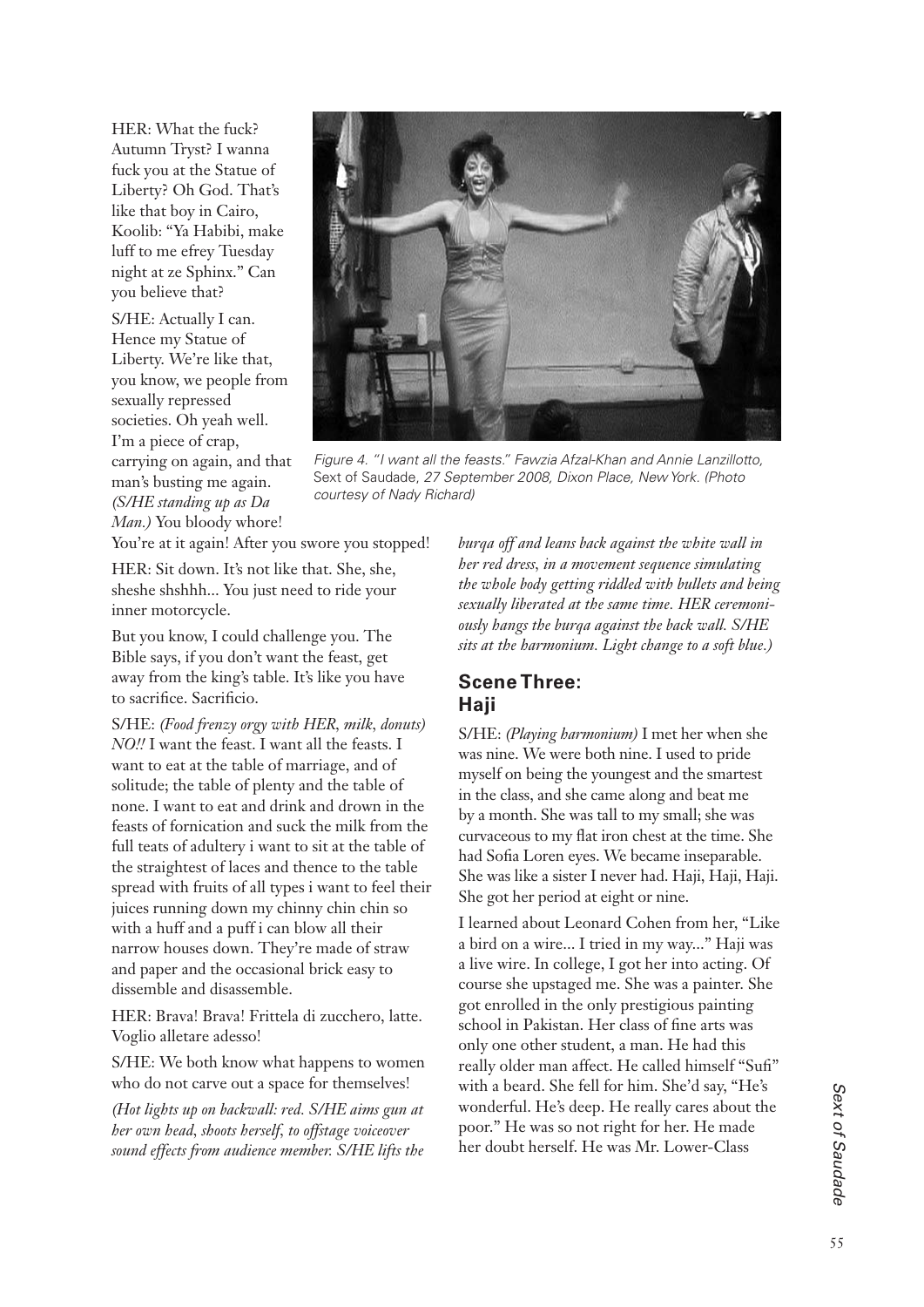Pakistani Let's Be Communists. He didn't say very much. He'd stroke his beard and be very deep. And the Lenin glasses, let's not forget. He pulled her away from her friends. And she just changed. She forgot all about me. She grew her hair. She used to have such a bouncy gait, and bouncy hair and chatting for hours. My Daddy would say, "You were with her all day at school—what do you girls have to chat about?" She became completely quiet after she met him. Silent. She put her hair in a *piranda*. She gave up her jeans. She wore the poor-man's cotton. Weird slippers. She was just not herself anymore. The chattier he became, the quieter she grew. No more smiles. No more chatting. Silence. *(Harmonium silent.)*

He was like the snake. She was this innocent. He entrapped her. He wanted her money. Once they got married, he lorded over her family's servants, drove her family's cars. What happened to his communist manifesto? He was puffed up. He had scored a possession. They lived in her parents' fabulous house. She had a baby just after the marriage. She got depressed. He was never home, morning, noon, and night. She withdrew from the painting competition. In return she got his disappearing act. She went on medication. Her mother-in-law threw it down the toilet. *(In Urdu:)* Bas! Yeh ameeron ki beemari hey. She threw away her depression medication. She said, **"**This is a rich man's disease. Breast feed your baby. That's what you need." I got my scholarship to Tufts, took my harmonium and left the country. I was alone in my dorm when my mother called. "Beta, I have some bad news for you. I'm sorry to have to tell you this, but your best friend, Haji is dead." I'm like, what, what happened, did she get sick? "No, she wasn't sick, I'm sorry but, she shot herself in the head." *(Harmonium silent.)*

Her parents when I saw them when I went back said she looked so beautiful, the gunshot, the blood in her head, she had these purple eyelids.

It was her husband's birthday. She went downstairs. She knew Khala had a pistol. Haji went down, got the pistol out, called the servant, *(In Urdu)* Akbar, tum achey aadmi ho. "Akbar, you're a good soul. Can you do me a favor? In a few minutes, go upstairs and tell Sahib I have a surprise for him." And she pulled the trigger. Sufi found her in a pool of blood and fainted.

Fainted. Bloody son of a bitch. That's the story. That's how I lost my best friend. So I got the news that day. I had my harmonium. All I could do was sing. I prayed to a God I hadn't prayed to in years. *(Sings with harmonium.)*

#### **Scene Four: Butc/HER in Cairo**

*(HER is laughing uncontrollably. Lights up.)*

S/HE: What the fuck are you laughing at? Here I've poured my heart out. Fuck you. This is my script.

HER: No. Nothing. Nothing. Fagetaboutit.

S/HE: Are you laughing at me?

HER: No. I'm sorry. I'm laughing at my Sufi days. Did I ever tell you about Abdul?

S/HE: Who the fuck is Abdul? *(HER hands her a wallet photo. Audio up: "Abdul Haleem.")* Oh my god is that you?

HER: Aiwa Habibi. Salaam waaleekum my femme, meet Abdul. Every woman in the Middle East needs a moustache.

S/HE: I'm intrigued in spite of myself. Quite handsome...

HER: What can I tell you? It was after my first cancer.

S/HE: You're not the only one in the room who had cancer, so don't make a virtue of it.

HER: It was before my second cancer. I knew nothing. You understand. I just got dropped off the moon. I knew nothing about nothing.

I had hardly ever been outside New York. So I went to Egypt. I was on a quest to find out why people kept getting schistosomiasis, when we had praziquantal with an 85 percent efficacy rate. What the fuck? I just got all the medicines I needed. What was goin' on? I didn't know what to bring. So I brought nothing.

All I knew is when I was a child I would stare at the mummies in the Natural History Museum. I wanted to grow up and be a mummy—the hieroglyphs, the colors, my arms folded over my own heart, stories of my kingdom on my crypt walls.

But I got one thing right. I walked off the street into a *parruchiere*, this Italian barber named Francesco—I handed him a Daily News cut-out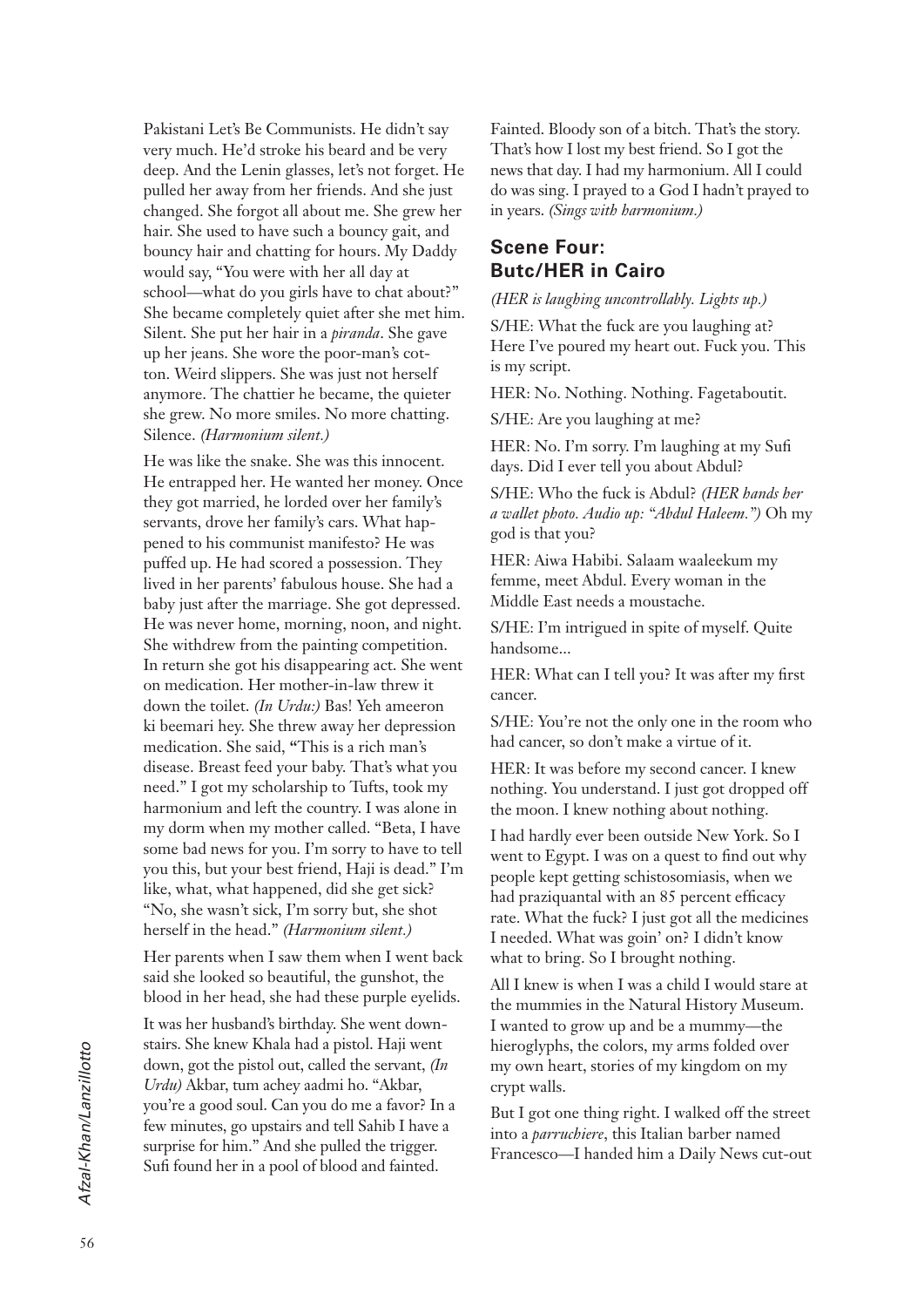of Thurman Munson, the Yankee catcher, I pointed at Munson's signature moustache, and sat in his chair. "That's what I need." Francesco laughed, measured my mouth, gave me a haircut, and told me, "Come back in a week."

He fitted a custom moustache around the sides of my mouth. It felt like a caterpillar asleep on my lip. I lifted my lips this way and that, widening and feeling the pull of the skin. A moustache is about as comfortable as a bra. It tugs at your gender. I drank with it, kissed with it, talked with it, walked with it.

I took my penisdoll and went.

What! You don't have a penisdoll?

I went to the supermarket and my maleness went unquestioned over a stack of red peppers as I asked a woman the best way to pick peppers. It was harder, being Italian, to fake not knowing how to pick peppers, *papparule*, than it was acting manly.

With the moustache and penisdoll I could think better. Men left me alone.

When I got off the plane, I went and got men's clothes. I got a *galabeia*, a *kafeya*.

Men grunt. I listened to the way men grunted. You'd be surprised how long a man can get away in public with just grunting. Ah. Laaah. Ah. Aiwa.

I took the name Abdul. Sometimes in the Khan el Khalili I heard, "wallid walla bint"—"boy or girl?" Abdul sat in cafes with the men for a fenugreek tea and shisha pipe through hours of sweet honey tobacco and strong coffee sipped through a sugar cube held in my white front teeth. Abdul stayed at a certain level of high all day.

I talked with the fellahin standing in the canals of the Nile.

"Salaam waaleekum."

"Bilharzia like Abdul Haleem."

They'd lift their gaze toward the sky, "Ah Allah."

I went back to the Quran. I had to get a sense of Islam. Fellahin were in the canals for 100 reasons, but the biggest one was God. They didn't believe they'd get sick unless it was the will of God.

The mosques were fuckin' gorgeous. The *muezzin* calling from minarets and through the alleyways while you were sleeping—morning, afternoon, dusk, night. It drove me crazy, there were doors for women and doors for men. I wanted to go through all the doors.

Islam had to enter my cells.

I took my penisdoll and moustache. I entered through the powerful green door for Friday night *zhikr* at Al Ahzar, kicked off my sandals and panted the name of Allah for four hours. I prayed like a man. We bucked for four hours in recitation and finally Allah, Allah, Allah, Allah, Allah, Allah, Allah, Allah...

#### **Scene Five: Mullah**

S/HE: You just wanted to feel men's cocks. Here, wear my husband's *kameez*. Stop with the laughter; this is serious. You are the mullah who came to my parent's house in GOR, Lahore, when I was six, to teach me to recite the Quran. That's the couch on which you sit, in my parent's living room. It's a winter afternoon, the Quran is open on the Queen Anne table in front of you, the green kerosene Aladdin heater is turned on to the left of the table, and as I enter the room, you pat the spot next to you on the sofa, and ask me to sit down next to you, after locking the door so we won't be disturbed in our spiritual lesson. Salaam alekum Maulvi Sahib.

HER: Wa lekum assalam, Beti. Come, sit here and recite as I taught you to last time, in the Name of Allah, the Most Merciful, the Most Kind.

S/HE: Bismillah Rehman ur Rahim. *(Recites Quranic verse, sura Fateha in six-year-old's voice, then turns to HER)* C'mon do the mullah's part... You know I noticed him beginning to jerk off under his kameez...do it!

HER: That's blasphemous...i can't...i don't even know how a man jerks off...i'll come on my own *(starts smacking her cunt).*

S/HE: What? What are you saying? Oh god, oh god, this is disgusting..alaha allah, I have to run oh my god I am so scared you fuckin' butchyou, stop, mullah stop...how will I make it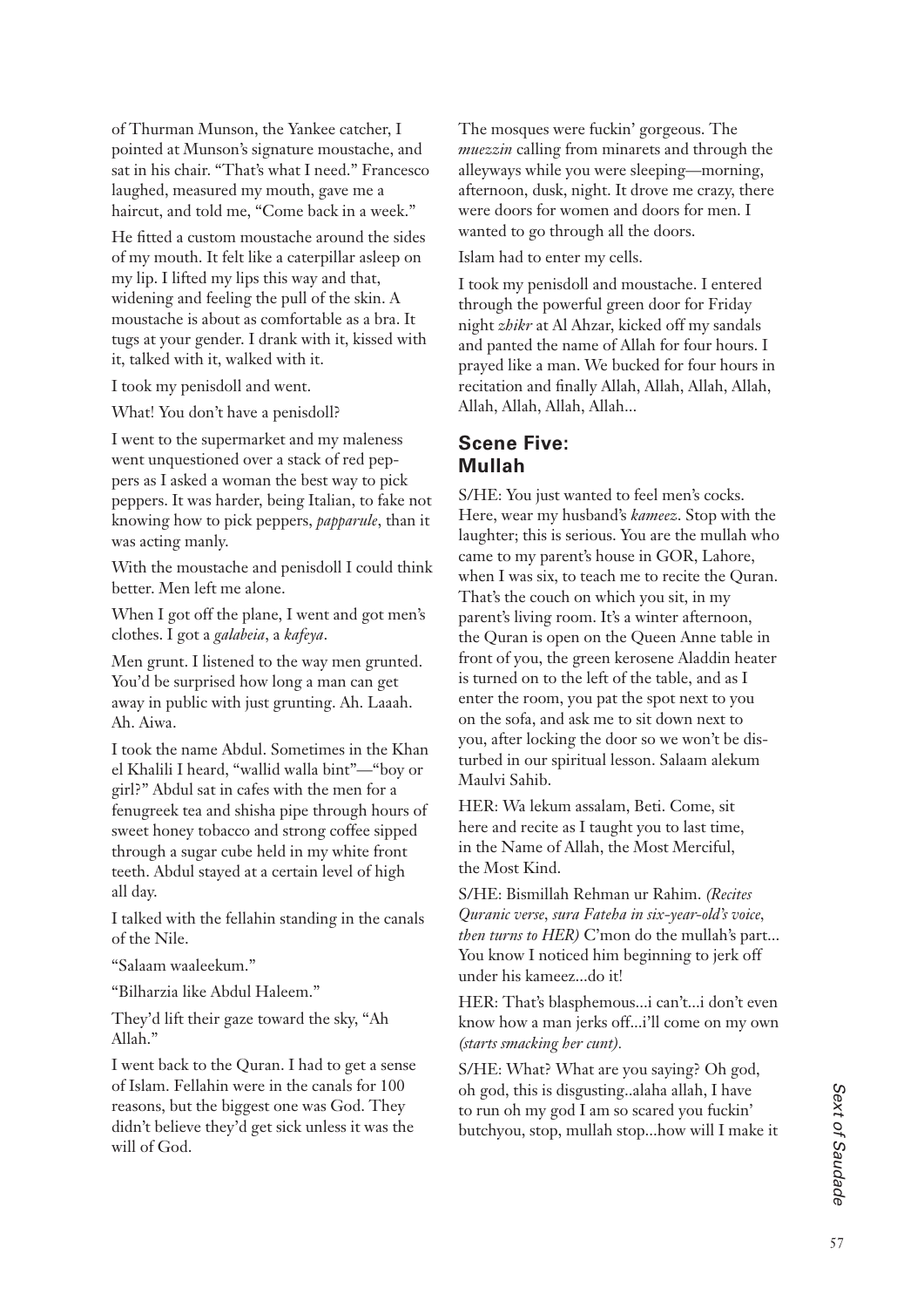out of this room in one piece...i have to unlock the door, he makes a lunge for me...*(HER lunges)*...aaah...

*(HER continues beating her cunt. S/HE runs to stage door.)* I'm OUT!!!! I've escaped undefiled!

#### HER: *(Laughs loudly.)*

S/HE: Why are you laughing!? I almost got raped as a six-year-old! This isn't funny.

HER: He wanted you to escape. He never wanted to rape you, he wanted you to recite. Like I want you to recite. That's a turn on. Spiritual sexual. It's not a rape story, beloved. *(HER pats the chair again.)* Come back here; just recite, lets start over...wa lekum asalam, beti.

S/HE: No Way! This is NOT my story!!

HER: It's like Rumi, amore mio, try to understand. "Body is not veiled from soul, nor soul from body, yet none is permitted to see the soul...

"'Tis the fire of love that is in the read; 'tis the fervor of love that is in the wine."

It's like Rushdie, O Friend.

"What desires, what imperatives, are in the midnight air, he breathes them in; he can reach into the breasts of men and women, pick out the desires of their inmost hearts, and make them real. He is the quencher of desires, the slaker of lusts, the fulfiller of dreams...fire, falling fire, this is the judgment of god in his wrath...that men be granted their hearts desires, and that they be by them consumed."

S/HE: Oh Yes, I see...it's like *Hiroshima Mon Amour*!

HER: Yes.

BOTH: You destroy me, you are good for me.

HER: ..."the soul is a moaning dove that has lost its mate, a reed torn from the earth and made into a flute, a falcon summoned by a whistle to perch upon the falconer's wrist...it's because of love that all things travel toward the eternal, all things move toward the first beloved...make yourself free from self at one stroke...that you may see your own bright essence..."

S/HE: Stop, stop, stop!!! This is not my story... that is BS male crap, freeing yourself from yourself is the oldest masculine trope in the

world...for women, like us, you and me, S/HE and HER...yeah, just stop and think about it... what does it mean to free yourself from yourself...it means DEATH...I am so fed up with this obsession you Westerners have with Sufi BS shit...and that a-hole director of mine, who has still not shown up, fancies himself a Sufi like Rumi...he wanted my character in his stupid video to be free of herself...i.e., dead at the end...let's watch it and then we'll finish off this conversation.

### **Scene Six: Smokescreen**

*(Video on: "Smokescreen." S/HE is being followed by a man all over Lahore; she sings like an actress in a Bollywood film, while writing a poem in other scenes. The man is following her to grab hold of her verses. In the end, he finds the poem in a room, and the final scene shows his body sprawled out on the floor, poem in hand. S/HE pulls the paper with the poem from his dead hands and walks away.)*

S/HE: So you see, Rumi cannot tell my story. My story is men wanting to kill me off, after they've tried to seduce me, and get hold of my essence...

#### **Scene Seven: Whose Mecca?**

HER: So can I feel your breast now?

S/HE: Sure. No not that one. Remember I had it chopped off. I can't feel anything there...

HER: OH; sorry; OK, how's this? Are you wet?

S/HE: I'm wet. In the head. The best place to be wet.

*(They start walking off arm in arm.)*

HER: Which way's Mecca?

S/HE: The coffee shop?

HER: No! *Mecca* Mecca!

S/HE: Let's see that's north, which way's east?

HER: Ninth Avenue is True North.

S/HE: It would be this way.

HER: How do you figure?

S/HE: You gotta face East—

HER: —through the Bronx

S/HE: Oh my God—through the Bronx as you say.